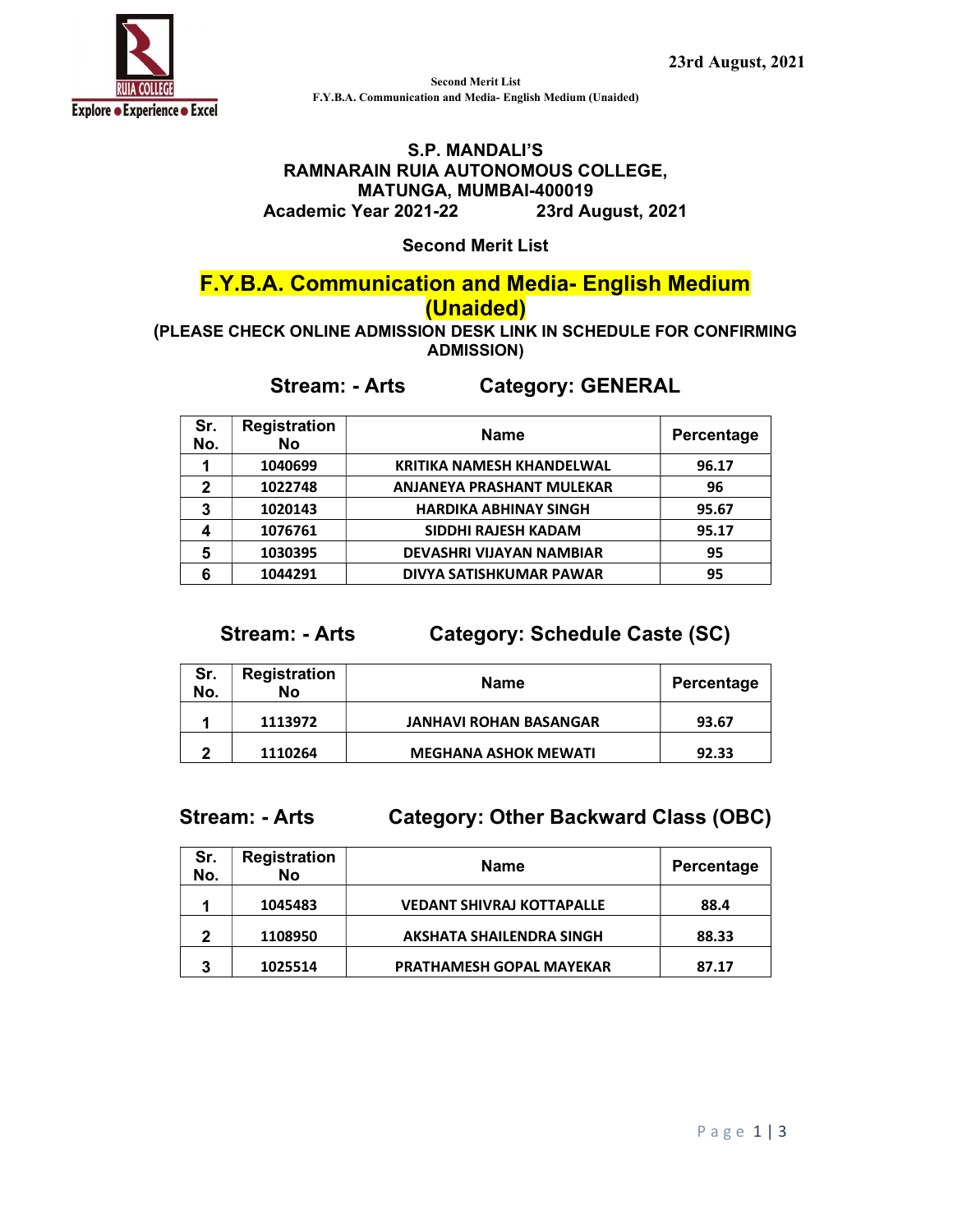#### Second Merit List F.Y.B.A. Communication and Media- English Medium (Unaided)

### Stream: - Arts Category: SBC

| No. | <b>Registration</b><br>No | Name                           | Percentage |
|-----|---------------------------|--------------------------------|------------|
|     | 1075351                   | <b>RUCHI SHYAM BHIMANPALLY</b> | 88.33      |

#### Stream: - Arts Category: Others

| Sr.<br>No. | Registration<br>No | Name                    | Percentage |
|------------|--------------------|-------------------------|------------|
|            | 1027490            | NIDHI BHALCHANDRA SALVI | 88         |

### Stream: - Arts Category: PHYSICALLY HANDICAPPED

| Sr.<br>No. | Registration<br>No | Name                          | Percentage |
|------------|--------------------|-------------------------------|------------|
|            | 1051722            | <b>SIONA SUSHIL TRIBHUVAN</b> | 84         |

### Stream: - Commerce Category: GENERAL

| Sr.<br>No. | <b>Registration</b><br>No | <b>Name</b>                      | Percentage |
|------------|---------------------------|----------------------------------|------------|
|            | 1110397                   | <b>SHEETAL SAKARAM CHOUDHARY</b> | 95         |
| 2          | 1054409                   | <b>SHREYA NA SODHANI</b>         | 94.83      |
| 3          | 1073228                   | SRIPARVATHI UDAYKUMAR MARAR      | 94.5       |
| Δ          | 1024468                   | <b>ATHHARV PRASAD NAGESHKAR</b>  | 93.67      |
| 5          | 1061962                   | <b>TANYA MADANMOHAN PUROHIT</b>  | 93.67      |

Stream: - Commerce Category: Schedule Caste (SC)

| Sr.<br>No. | Registration<br>No | Name                | Percentage |
|------------|--------------------|---------------------|------------|
|            | 1038393            | <b>DAKSH RAJORA</b> | 87.4       |

## Stream: - Commerce Category: Schedule Tribe (ST)

| Sr.<br>No. | Registration<br>No | Name                          | Percentage |
|------------|--------------------|-------------------------------|------------|
|            | 1032167            | <b>HARSHADA SANJAY DAGALE</b> | 65.67      |